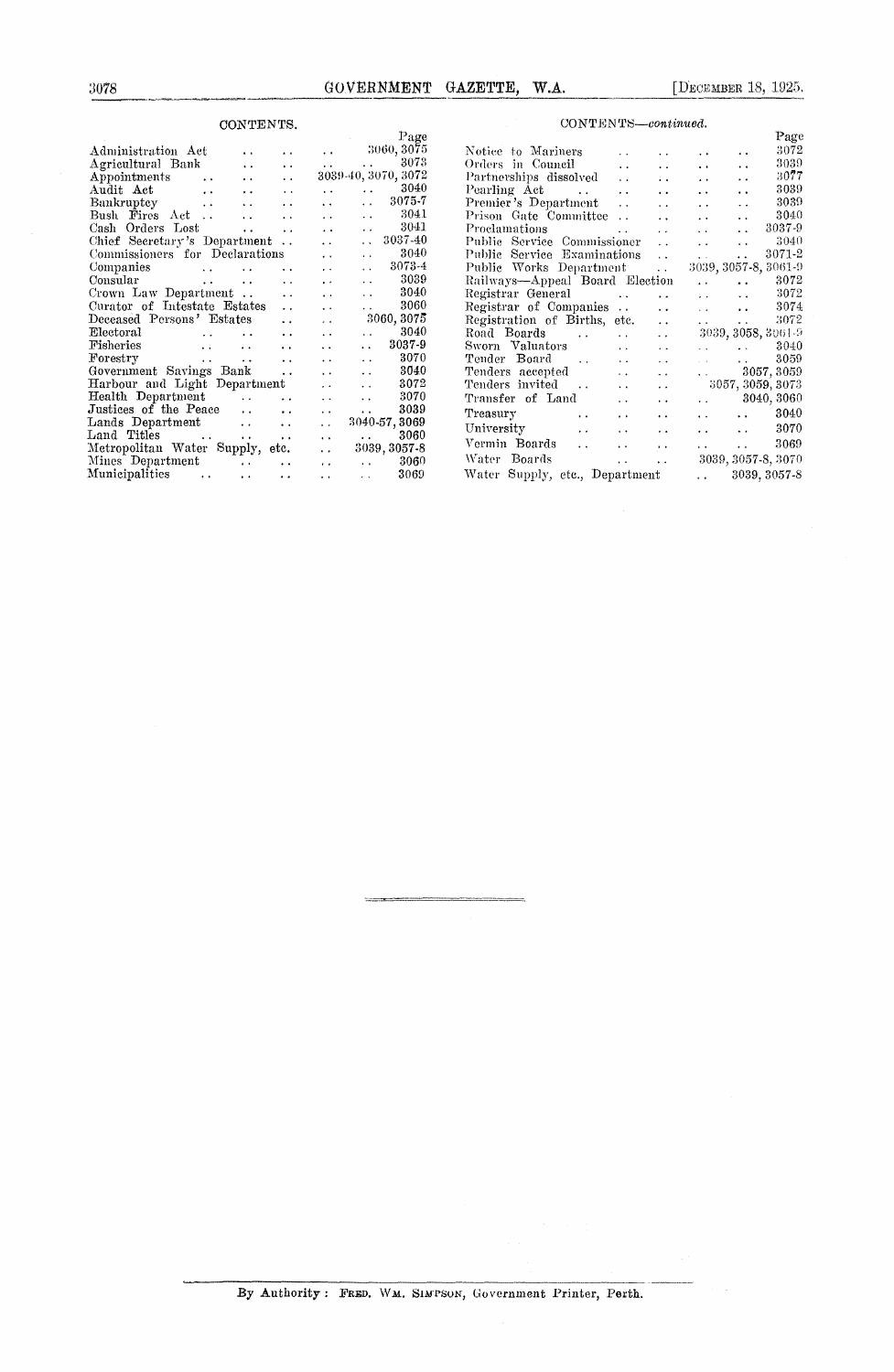

## Government Gazette

## PERTH, FRIDAY, 18 DECEMBER 1925 No. 58

© STATE OF WESTERN AUSTRALIA

## **CONTENTS**

Administration Act Agricultural Bank Appointments Audit Act Bankruptcy Bush Fires Act Cash Orders lost Chief Secretary's Department Commissioners for Declarations Companies Consular Crown Law Department Curator of Intestate Estates Deceased Persons' Estates Electoral Fisheries Forestry Government Savings Bank Harbour and Light Department Health Department Justices of the Peace Lands Department Land Titles Metropolitan Water Supply, etc. Mines Department Municipalities Notice to Mariners Orders in Council Partnerships dissolved Pearling Act Premier's Department Prison Gate Committee Proclamations Public Service Commissioner Public Service Examinations Public Works Department Railways—Appeal Board Election Registrar General Registrar of Companies Registration of Births, etc. Road Boards